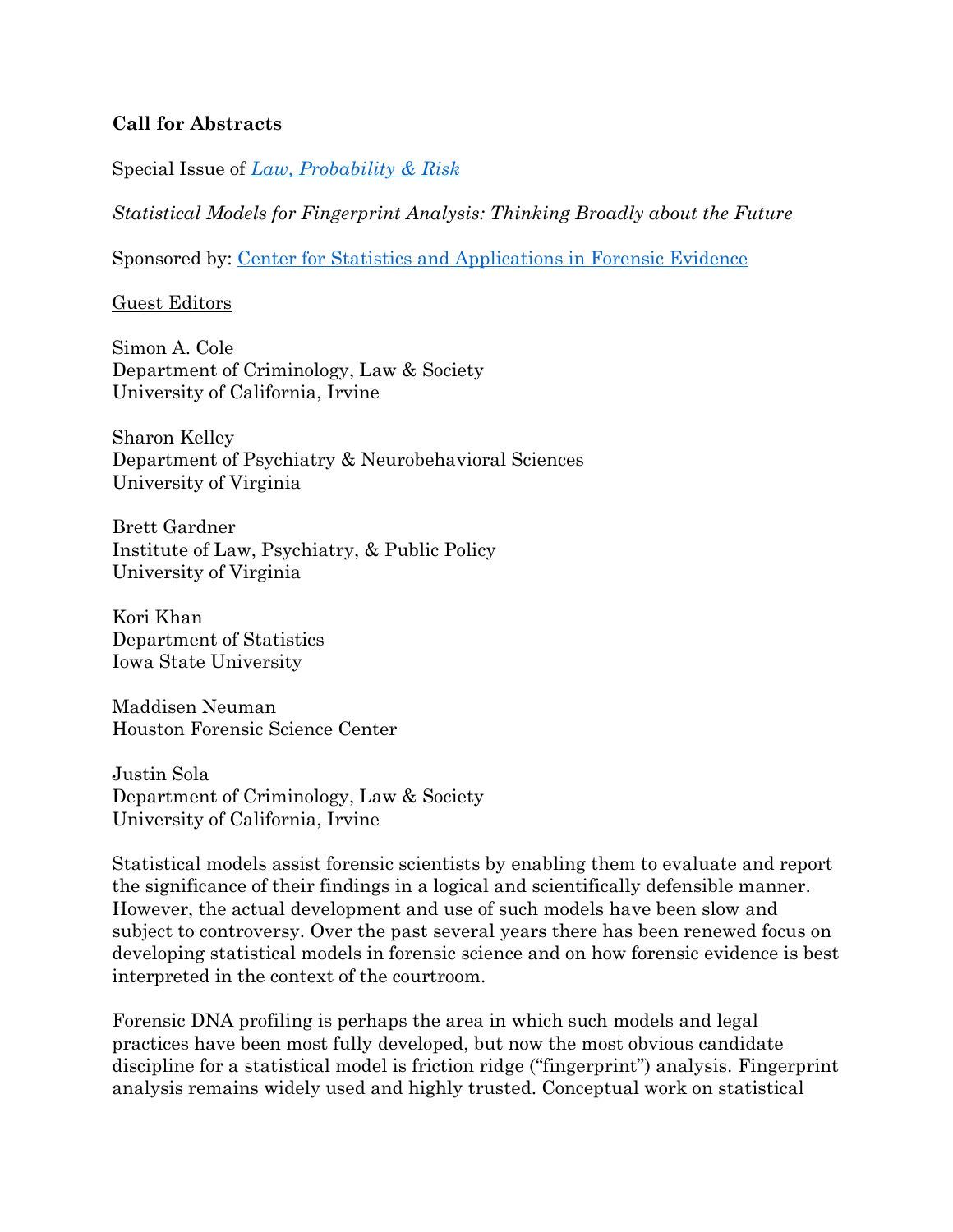models for fingerprint analysis has been done (e.g., Neumann et al., 2012), and at least two working models are available (e.g., Swofford et al., 2018).

Scholars have already published conceptual descriptions of fingerprint statistical models (Neumann et al., 2012, Swofford et al., 2018), and the scientific merits of these concepts have begun being debated (Aitken et al., 2012, Neumann, 2020, Swofford et al., 2020). The focus of this Special Issue is different.

This Special Issue begins from the assumptions that statistical models, algorithmic and artificial intelligence techniques for fingerprint analysis are coming, and will in turn serve as exemplars for other forensic pattern disciplines. From this assumption, contributors will envision what a future with a fingerprint statistical model will look like – with particular emphasis on the scientific, legal, sociological, and ethical issues and solutions that such a future may entail.

Rather than debate the *technical merits* of such models, the contributors will ask how these debates *should be conducted and interpreted by users and consumers of the evidence*. The contributors will also be asked to envision a world in which fingerprint statistical models exist. How will this world differ from the one we live in today? What will be better? What will be worse? What new challenges and opportunities will emerge?

All contributions to this special issue will be written for a broad audience of stakeholders in forensic evidence. It is hoped that in the aggregate, the contributions will enable readers to come away with 1) an understanding of what a statistical model for fingerprinting is, and 2) be prepared to understand, and even engage in, the scientific, legal, and ethical debates that such models may entail.

It is expected that topics covered by the Special Issue may include, but will not be limited to:

- What are statistical models, algorithmic and artificial intelligence techniques for fingerprint analysis?
- Is a statistical model needed? If so, why? How does it differ from conventional approaches to evaluating and reporting evidence?
- How will technical issues raised by statistical models be debated and resolved? What information about the model or the code to implement it will be needed to explore such technical issues?
- What should the role of law be with regard to statistical models? Will law play a role in assessing the merits of statistical models, or will statistical models become just another tool in adversarial armamentaria?
- Are there concerns about bias in statistical models?
- How will lay people understand the results of statistical models, compared to how they understood the results of conventional reporting?